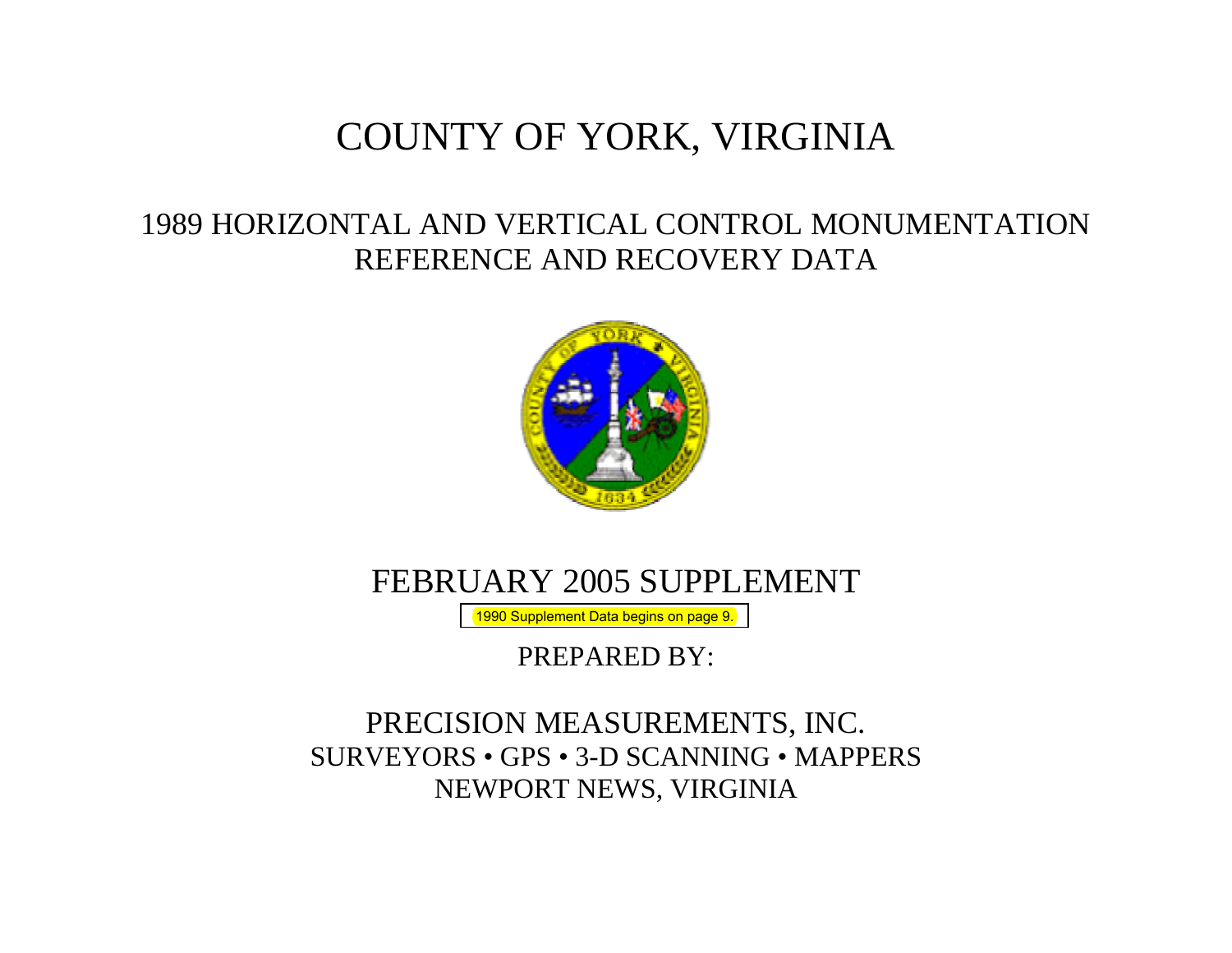## SUMMARY OF CHANGES INCORPORATED INTO THE FEBRUARY 2005 SUPPLEMENT

| Station No.   | Changes                                                                                                                                                         |
|---------------|-----------------------------------------------------------------------------------------------------------------------------------------------------------------|
| $012 - RESET$ | Original Main Station destroyed<br><b>New Main Station set</b><br>New Main Station elevation established                                                        |
| $014 - RESET$ | Original Main Station destroyed<br>Original RM1, RM2 and RM3 destroyed<br>New Main Station set<br>New Main Station elevation established<br>New RM3R set        |
| $027 - RESET$ | Original Main Station destroyed<br>Original RM1, RM2 and RM3 destroyed<br><b>New Main Station set</b><br>New Main Station elevation established<br>New RM3R set |
| $037 - RESET$ | Original Main Station destroyed<br>Original RM1 and RM2 destroyed<br><b>New Main Station set</b><br>New Main Station elevation established                      |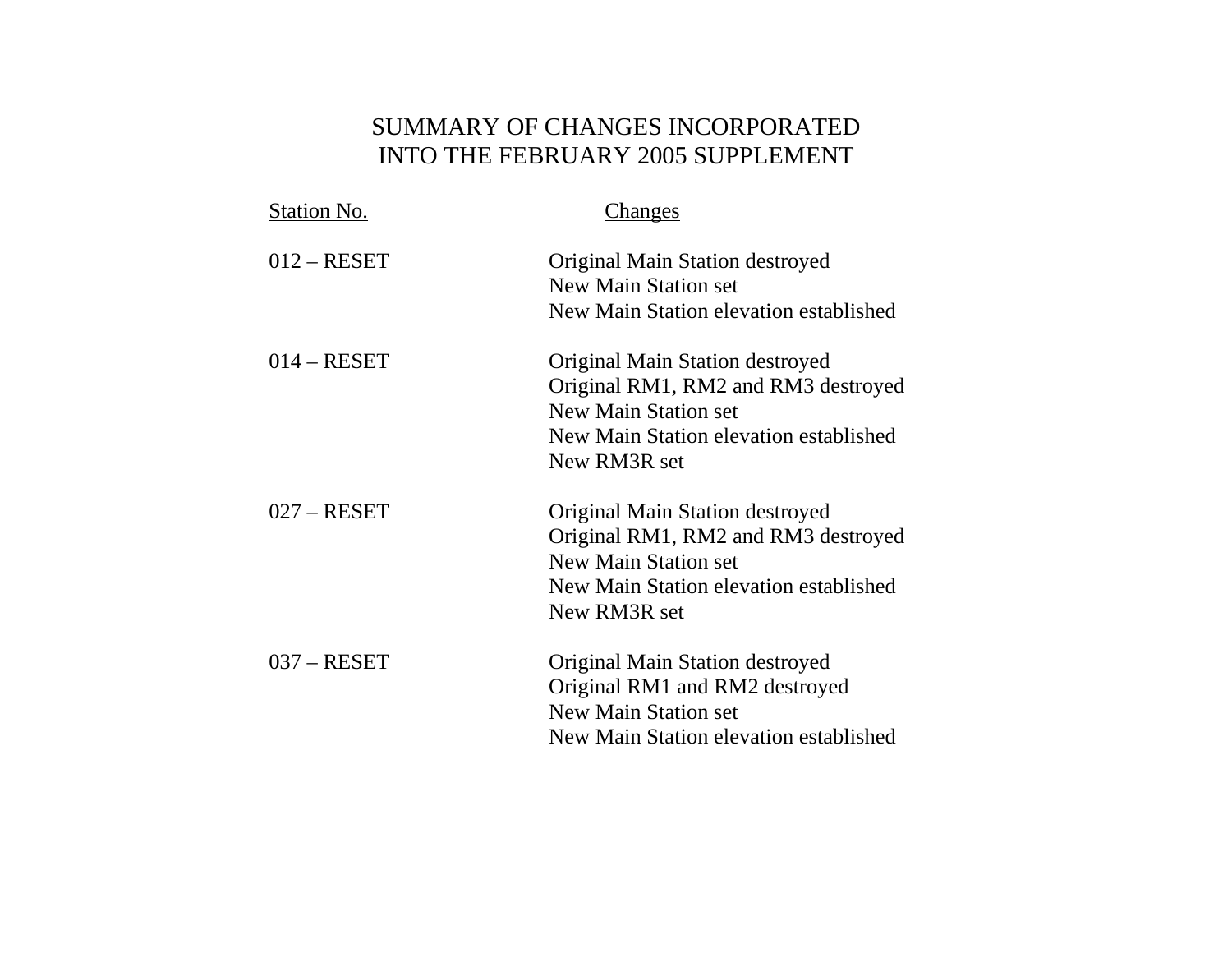| Station No.   | Changes                                                                                                                                                    |
|---------------|------------------------------------------------------------------------------------------------------------------------------------------------------------|
| $068 - RESET$ | Original Main Station destroyed<br>Original RM1 and RM2 destroyed<br><b>New Main Station set</b><br>New Main Station elevation established                 |
| $069 - RESET$ | Original Main Station destroyed<br>Original RM2 and RM3 destroyed<br><b>New Main Station set</b><br>New Main Station elevation established<br>New RM3R set |
| $089 - RESET$ | Original Main Station destroyed<br>Original RM3 destroyed<br><b>New Main Station set</b><br>New Main Station elevation established<br>New RM3R set         |
| $095 - RESET$ | Original Main Station destroyed<br>Original RM1 destroyed<br><b>New Main Station set</b><br>New Main Station elevation established                         |
| $102 - RESET$ | Original Main Station destroyed<br>Original RM1, RM2 and RM3 destroyed<br>New Main Station set<br>New Main Station elevation established<br>New RM3R set   |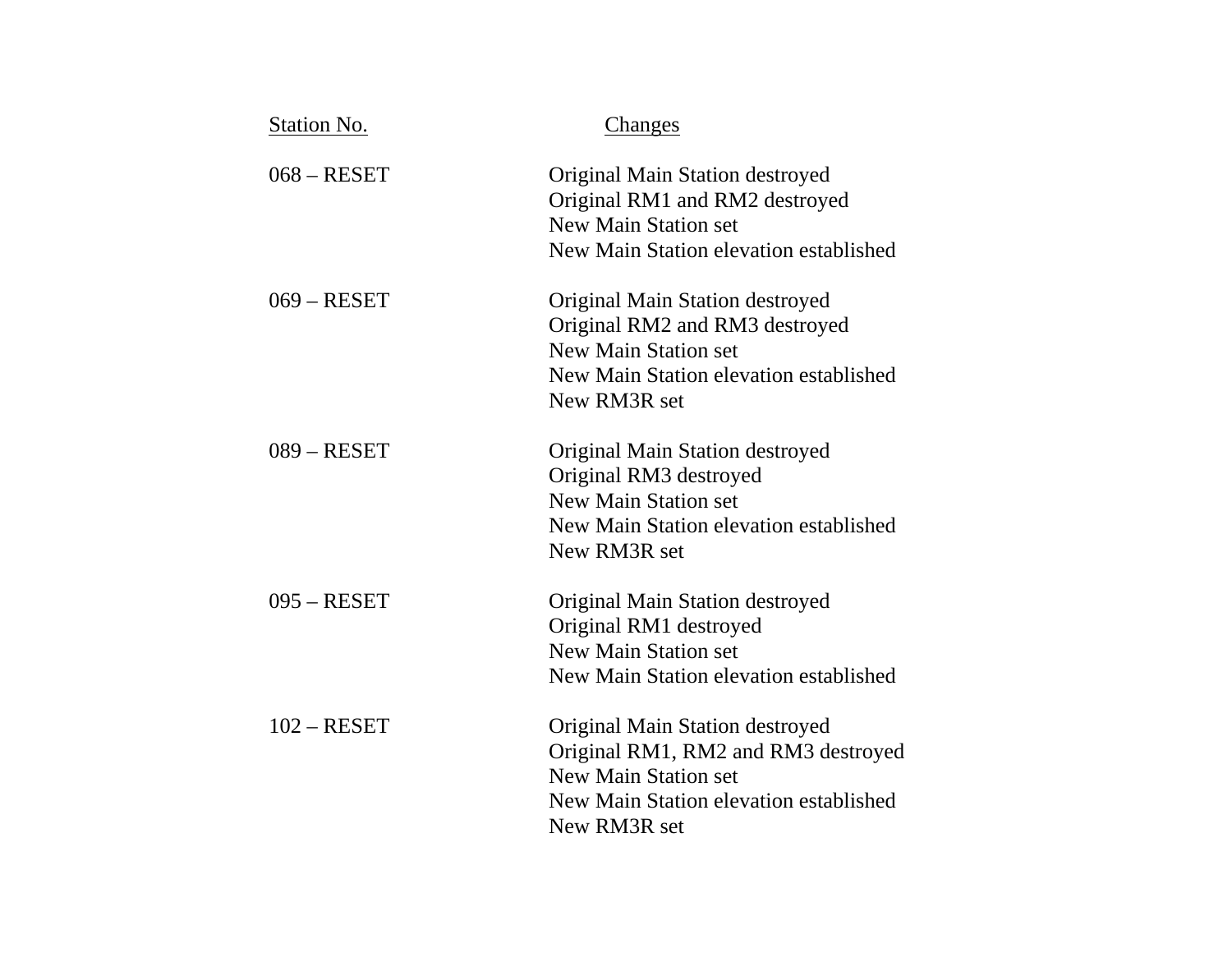| Station No.     | Changes                                                                                                                                                         |
|-----------------|-----------------------------------------------------------------------------------------------------------------------------------------------------------------|
| $105 - RESET$   | Original Main Station destroyed<br>New Main Station set<br>New Main Station elevation established                                                               |
| $111 - RESET$   | Original Main Station destroyed<br>Original RM1, RM2 and RM3 destroyed<br><b>New Main Station set</b><br>New Main Station elevation established<br>New RM3R set |
| $121 - RESET$   | Original Main Station destroyed<br>Original RM1, RM2 and RM3 destroyed<br><b>New Main Station set</b><br>New Main Station elevation established<br>New RM3R set |
| $125 - RESET A$ | Original Main Station destroyed<br>Original RM1 destroyed<br><b>New Main Station set</b><br>New Main Station elevation established                              |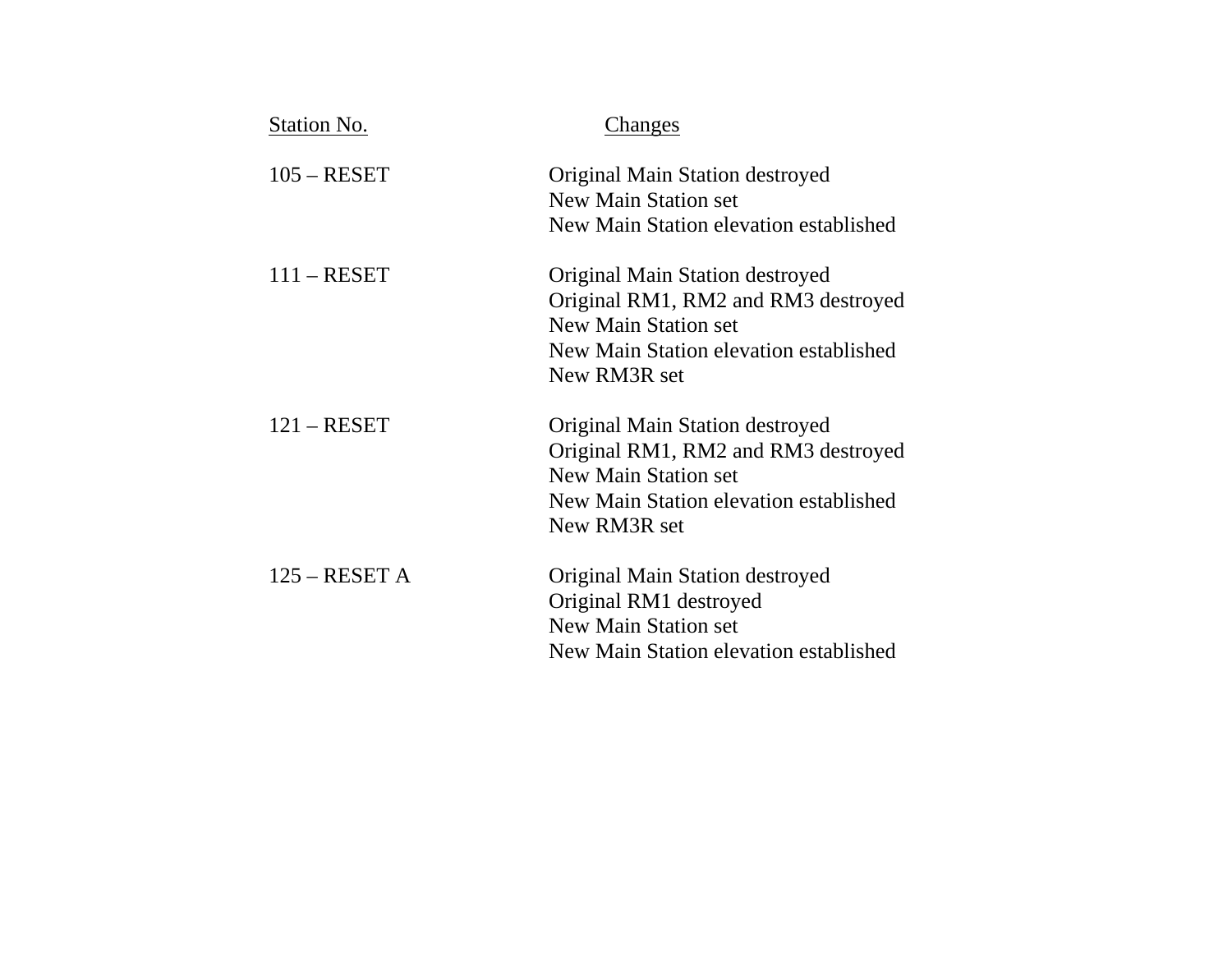# NOTICE TO USERS

## Physical Description of Station Marks:

The stations consist of 3-½" diameter domed brass disks set in 6" diameter concrete posts. The disks are stamped with a "STATION" number and a point in the center of a triangle in the center of the disk. The posts are cast in place, 36" in depth, and contain a ¾" diameter reinforcing bar 36" in length for metal detection and stability. Each station is accompanied by one (1) distant reference/azimuth mark. Select stations are also accompanied by one (1) or two (2) nearby reference marks, when said reference marks had not been previously destroyed.

The reference monuments are of the same type of construction as the station monument, but are easily distinguished from the main stations by the size and markings of the disks. The reference mark disks are only 2" in diameter and are stamped "REFERENCE MARK" with a crossed arrow in the center pointing to the main station monument.

The reference and recovery data sheets provide a complete and detailed description of the location of each individual main station and their respective reference marks. To avoid unnecessary excavation, please note the location of the monument with respect to the ties given in the Location Sketch and the descriptions given on the reverse side of the reference and recovery data sheet before digging.

## Units:

The coordinates of each main station refer to the Virginia Coordinate System of 1983 – South Zone and are provided in meters and U.S. Survey Feet; additionally, all bearings are state plane grid bearings. The conversion from meters to U.S. Survey Feet is as follows:

1. To convert from meters to U.S. Survey Feet, multiply meters by (39.37/12) exact, or 3.280833333 approximate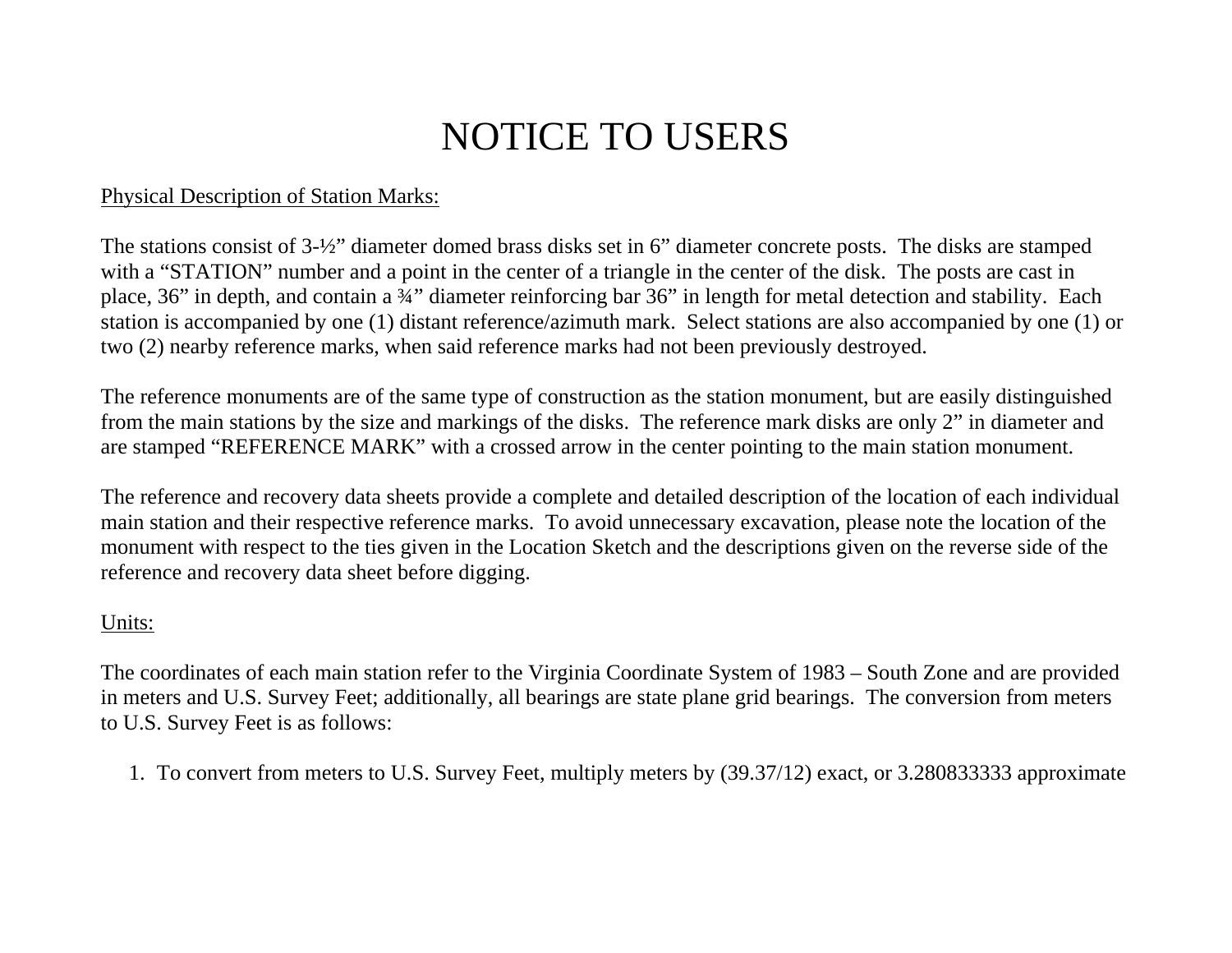### Scale Factor:

The scale factor is used to convert field measurements to plane distances. Throughout the County of York project area the scale factor is slightly less than one and is a function of latitude (northing). For most small survey projects and average scale factor will produce adequate results. The scale factor at each control station is printed on the reverse side of the reference and recovery data sheet. All published distances are plane distances incorporating the scale factor.

#### *Example:*

A survey project is located approximately midway between Stations 002 and 003.

To determine an average scale factor for the survey project, simply average the scale factors of Stations 002 and 003.

| Scale factor of Station 002 | $\equiv$ | 0.99994540  |
|-----------------------------|----------|-------------|
| Scale factor of Station 003 | $=$      | 0.99994543  |
| Project scale factor        | $\equiv$ | 0.999945415 |

To determine a reduced horizontal field measurement of 4863.20 feet to a plane distance, multiply the field measurement by the scale factor.

4863.20' (field distance) x 0.999945415 = 4862.93 (plane distance). The scale factor must be applied to all measured distances to compute plane coordinates.

#### Convergence:

The convergence angle is used to convert geodetic or astronomic<sup>1</sup> azimuth to state plane azimuth. The convergence angle at each control station is printed on the reverse side of the reference and recovery data sheet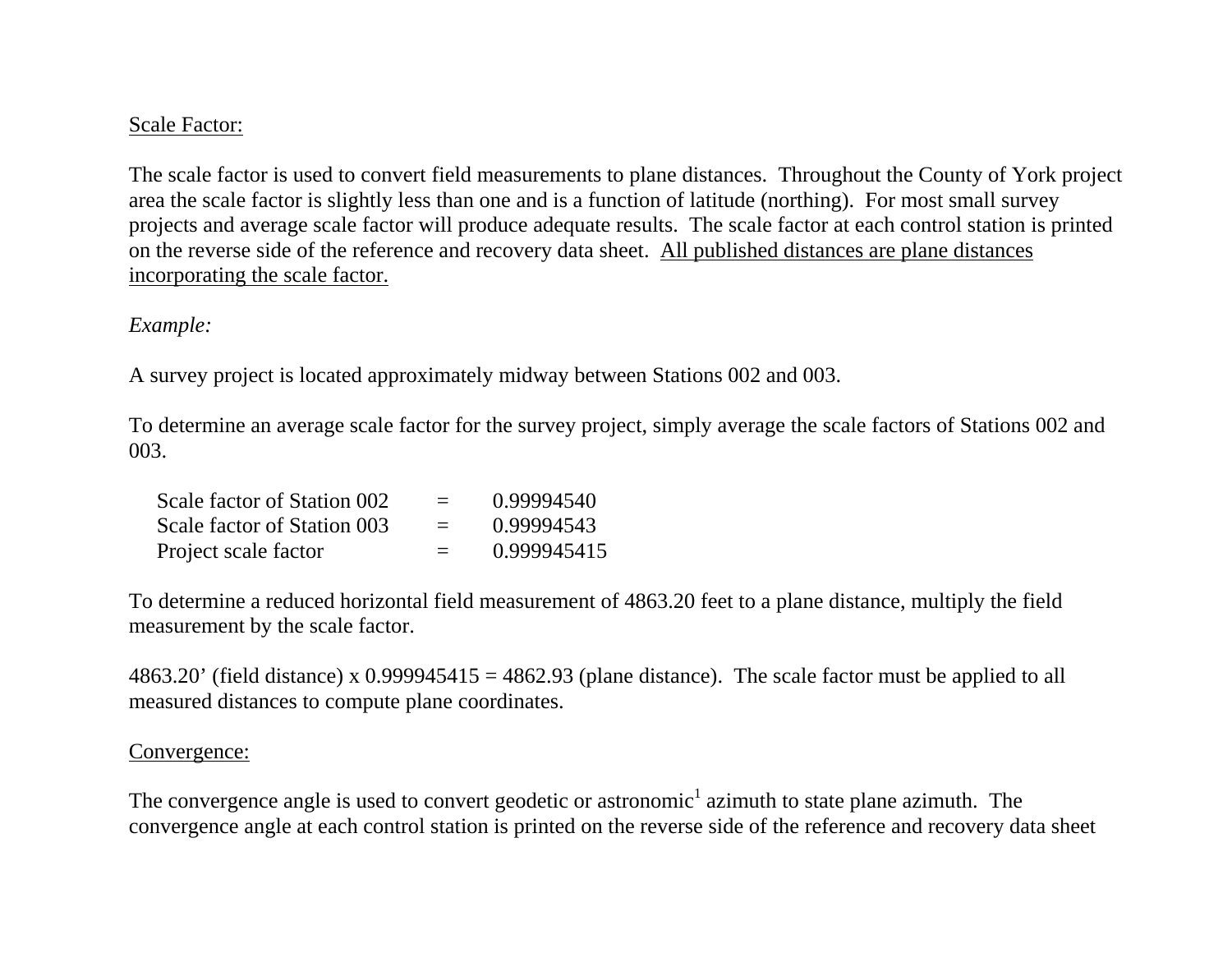and is subtracted from an astronomic azimuth to determine the state plane azimuth of a line.

*Example:* An astronomic azimuth of a line from Station 001 to a monument is determined to be 176º16'45". The state plane azimuth equals the astronomic azimuth minus the convergence angle.

State Plane Azimuth  $= 176^{\circ}16'45'' - 01^{\circ}03'44'' = 175^{\circ}13'01''$ State Plane Grid Bearing  $=$  S 04°46'59" E

<sup>1</sup>While the geodetic azimuth and the astronomic azimuth are not exactly equal, the difference is negligible for most survey projects.

Vertical Datum:

Vertical elevations are based on the National Geodetic Vertical Datum of 1929. The station elevations are based on the current County of York published values for the following monuments:

| Station No. | <b>Current Published Vertical</b><br>Value (in Feet) |  |
|-------------|------------------------------------------------------|--|
| 013         | 118.53                                               |  |
| 015         | 124.74                                               |  |
| 025         | 87.77                                                |  |
| 031         | 84.57                                                |  |
| 038         | 99.99                                                |  |
|             | 25.13                                                |  |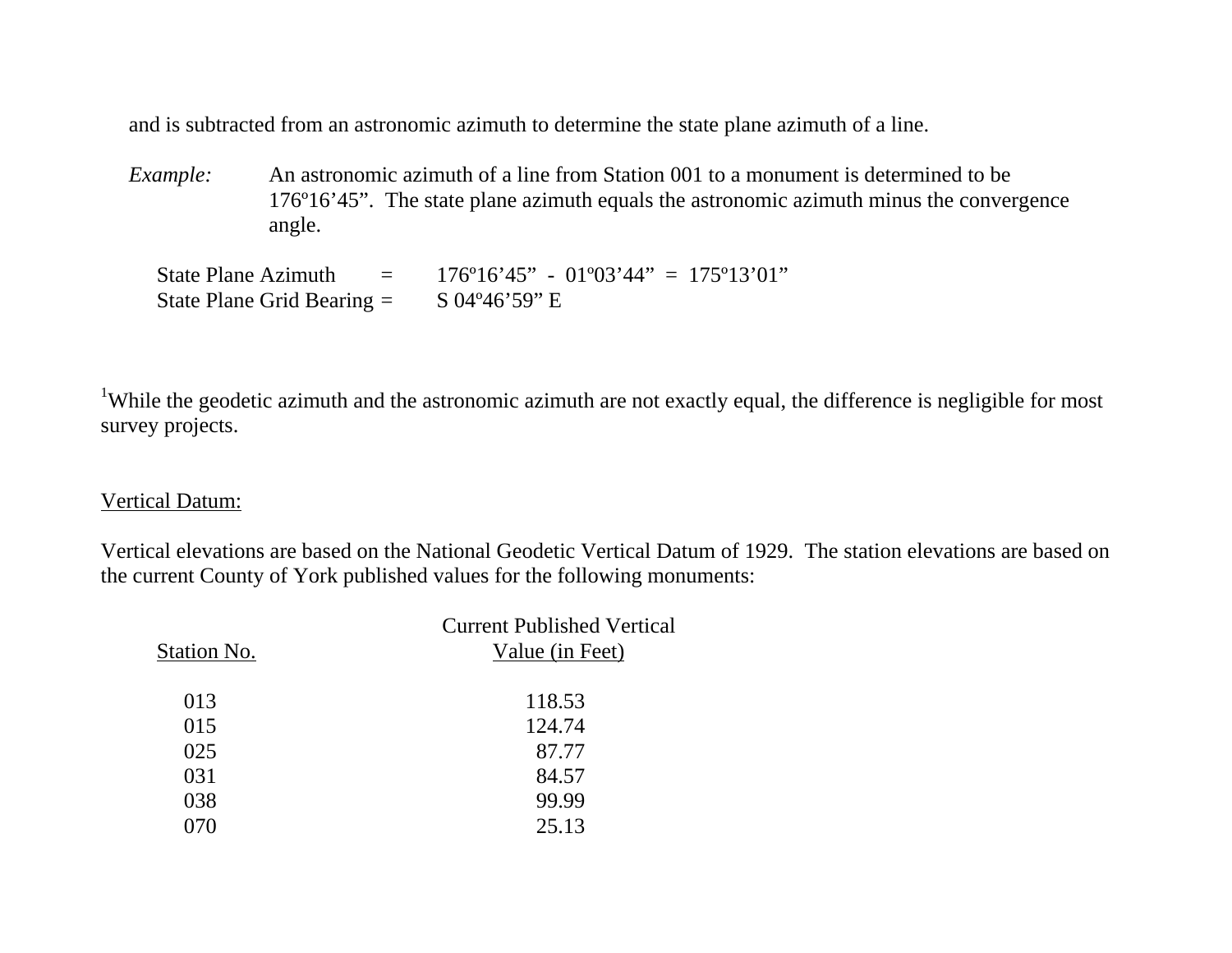| Station No. | <b>Current Published Vertical</b><br>Value (in Feet) |
|-------------|------------------------------------------------------|
| 090         | 9.90                                                 |
| 094         | 3.74                                                 |
| 104         | 56.64                                                |
| 116         | 12.12                                                |
| 117         | 10.82                                                |
| 128         | 17.91                                                |
| 130         | 27.55                                                |

These existing County of York monuments are well distributed throughout the County. All new stations were heighted using static GPS methods, with a minimum of two (2) separate occupations for each point and a minimum of thirty minute occupation times.

It appears that the adjustments to the datum by NGS have lowered the vertical plane by approximately 0.38 feet from the values published by A.D.R. Associates in 1974. Extreme caution should be exercised in attempting to integrate any previously published data with data contained herein.

### Notification of Disturbed or Destroyed Monuments:

Your assistance is requested in reporting any monument found to have been or subject to being moved, disturbed or destroyed. Please contact the Department of Environmental & Development Services, County of York, at (757) 890-3752.

### Use of Previously Published Data:

Again, extreme caution should be exercised in attempting to integrate previously published horizontal and vertical data with the data contained herein.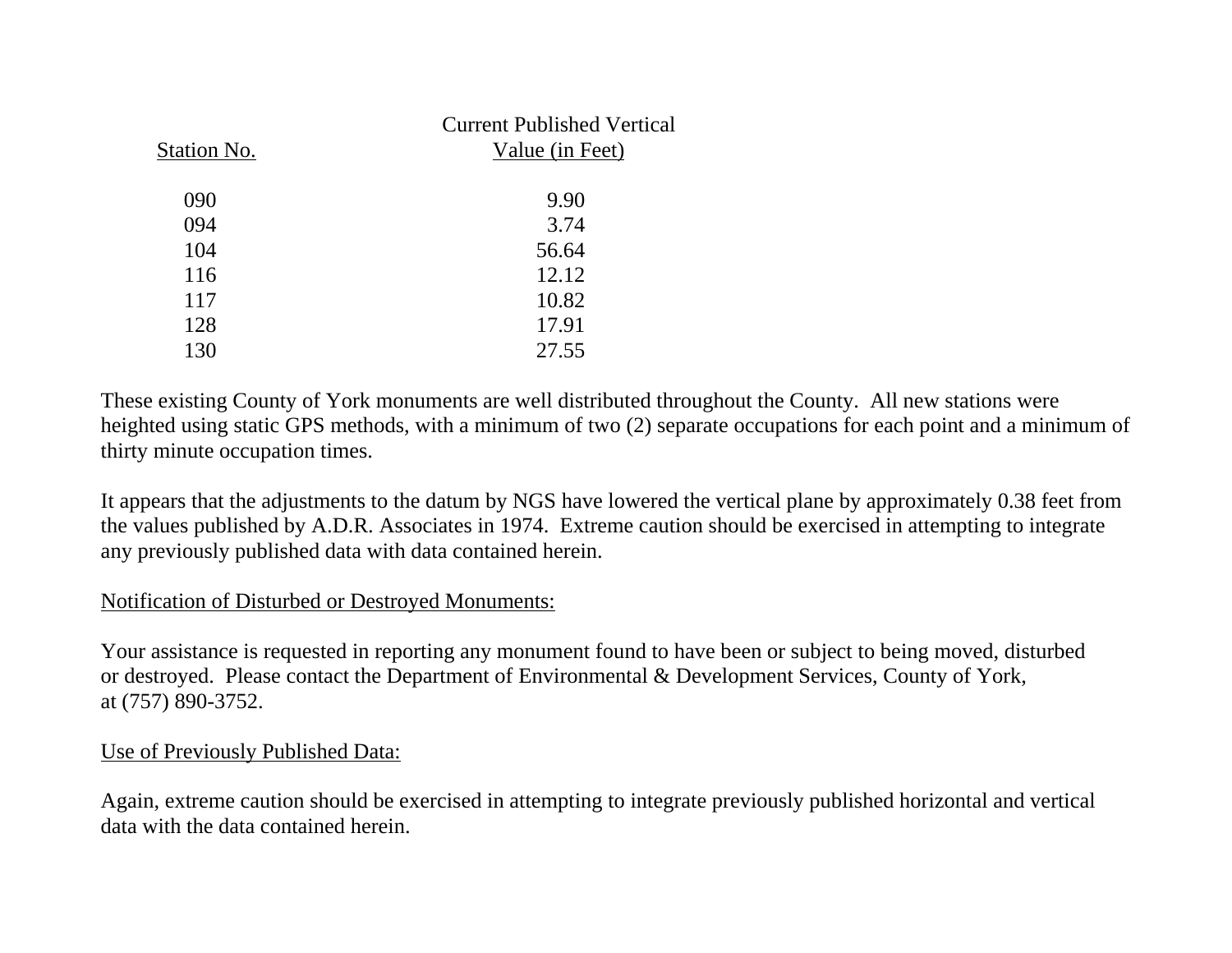$\mathbf{I}$ 

# **COUNTY OF YORK, VIRGINIA**

## 1989 HORIZONTAL AND VERTICAL CONTROL MONUMENTATION REFERENCE AND RECOVERY DATA



## **APRIL 1990 SUPPLEMENT**

PREPARED BY:

### ROUSE-SIRINE ASSOCIATES, LTD.

**SURVEYORS . PLANNERS VIRGINIA BEACH, VIRGINIA**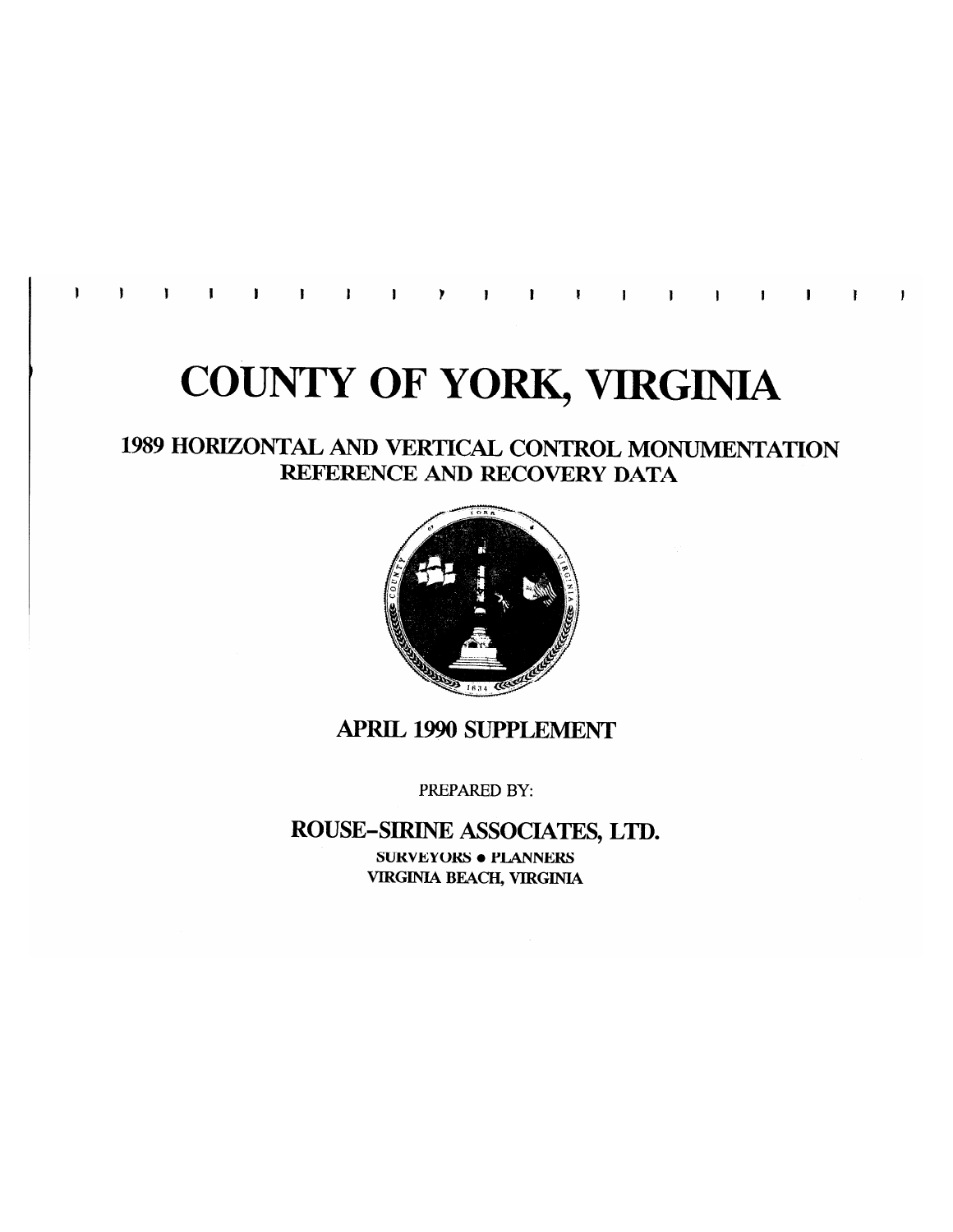#### SUMMARY OF CHANGES INCORPORATED INTO THE APRIL 1990 SUPPLEMENT

| Station No. | <b>Changes</b>                                                                                                   |
|-------------|------------------------------------------------------------------------------------------------------------------|
| 019-RESET   | Original Main Station destroyed<br>New Main Station set<br>New Main Station elevation established                |
| 023-RESET   | *New Main Station set<br>New Main Station elevation established<br>New RM4 set                                   |
| 028         | Original RM3 destroyed<br>New RM4 set                                                                            |
| 033-RESET   | Original Main Station destroyed<br>New Main Station set<br>New Main Station elevation established<br>New RM4 set |
| 039         | New witness post and witness post location at Main Station                                                       |
| 057–RESET   | Original Main Station destroyed<br>New Main Station set<br>New Main Station elevation established                |
| 060         | New witness post and witness post location at RM2                                                                |

\*Existing Main Station and RM1 subject to destruction due to pending roadway construction.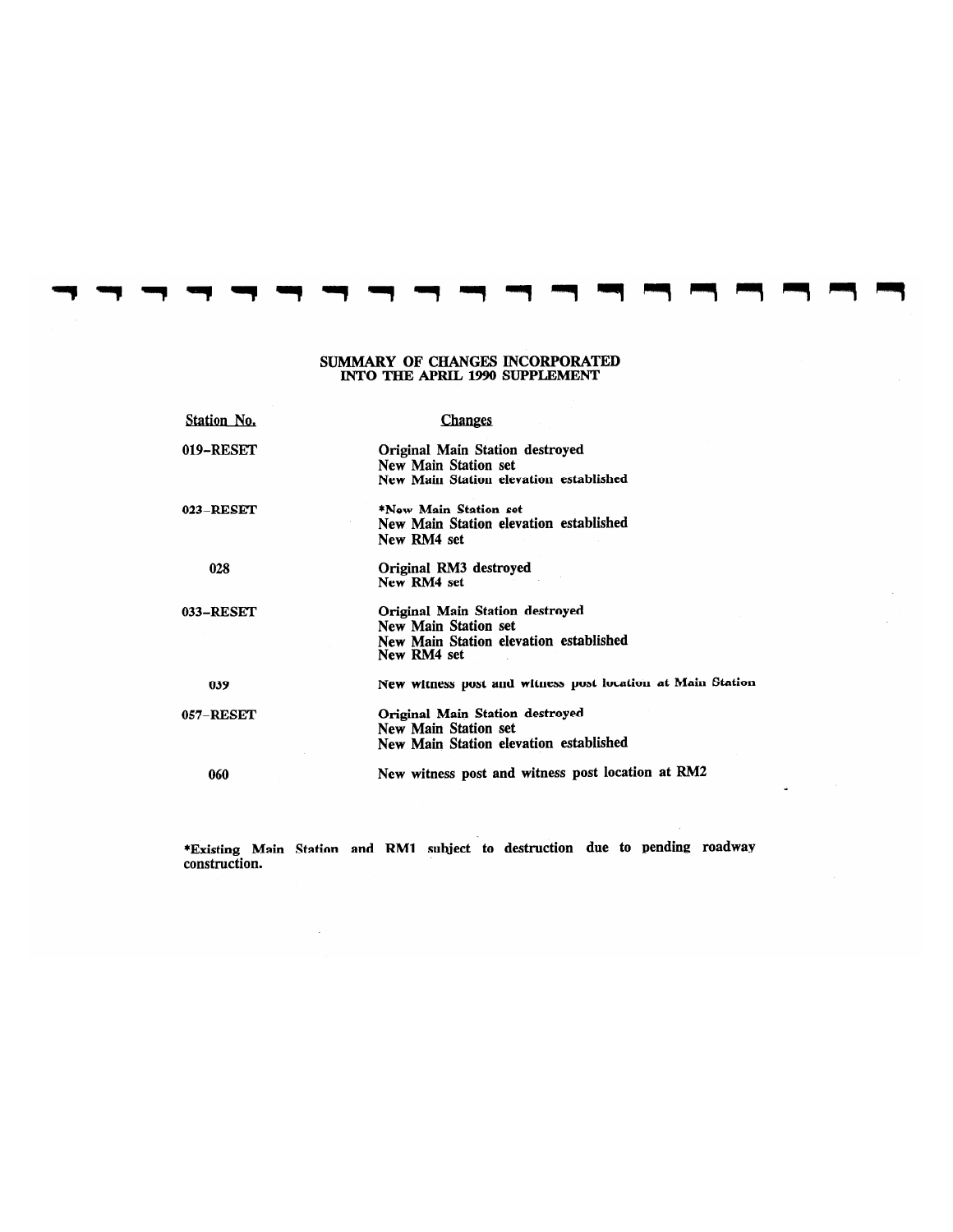| Station No. | <b>Changes</b>                                                                                                             |
|-------------|----------------------------------------------------------------------------------------------------------------------------|
| 065-RESET   | Original Main Station destroyed<br>New Main Station set<br>New Main Station elevation established                          |
| 066         | New witness post and witness post location at RM3                                                                          |
| 072         | New witness post and witness post location at Main Station                                                                 |
| 073         | New witness post and witness post location at Main Station<br>and RM1                                                      |
| 075         | Original RM3 destroyed<br>New RM4 set                                                                                      |
| 083         | RM3 description corrected (utility pole number)                                                                            |
| 084         | New witness post and witness post location at Main Station<br>and RM2                                                      |
| 095         | New witness post and witness post location at Main Station                                                                 |
| 105         | New witness post and witness post location at RM2                                                                          |
| 110         | New witness post and witness post location at RM3<br>Description corrected (Direction of RM3 from<br>utility pole $#KB-40$ |
| 112         | Corrected RM1, RM2 and RM3 bearings                                                                                        |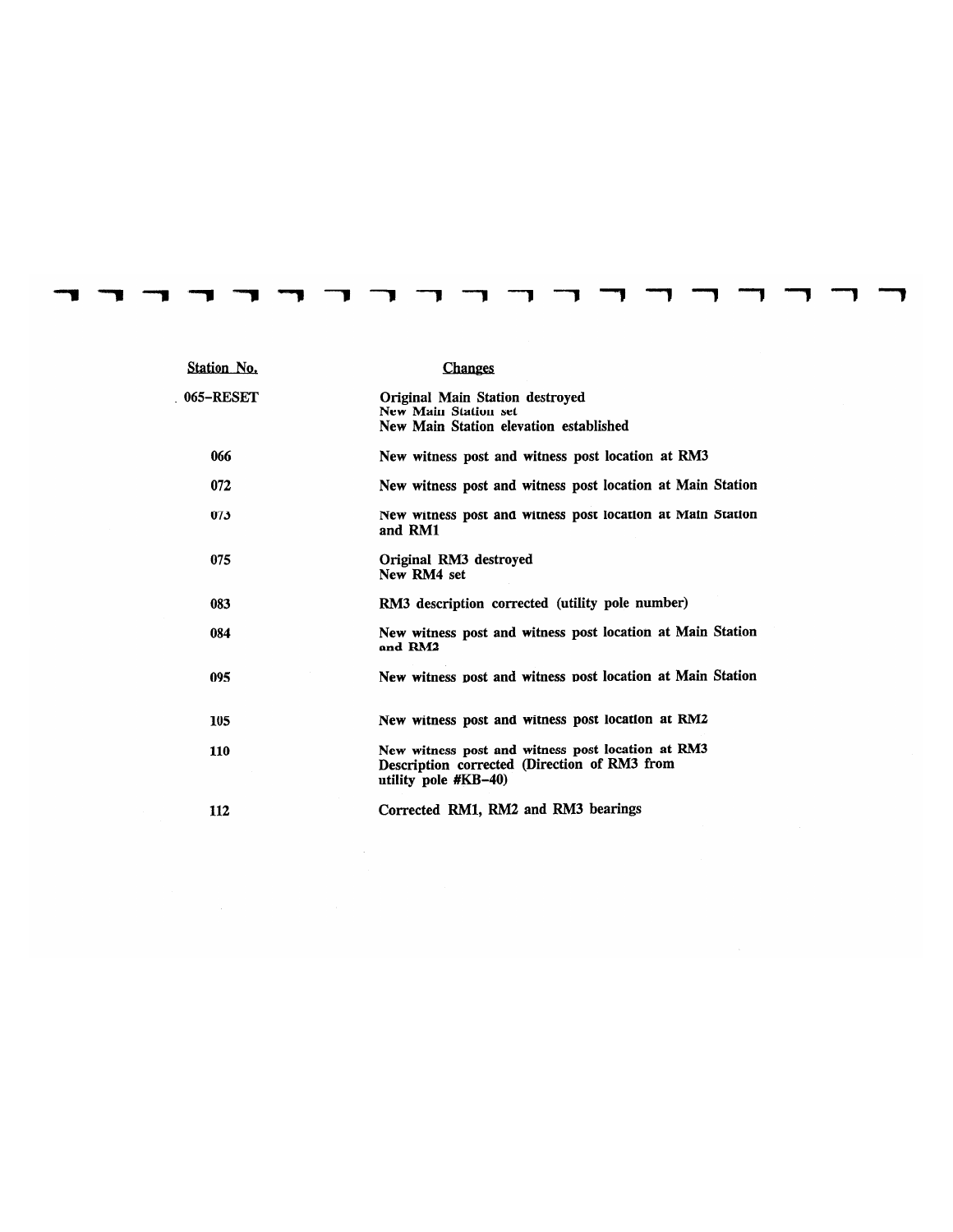| Station No.      | <b>Changes</b>                                                                                    |
|------------------|---------------------------------------------------------------------------------------------------|
| <b>113-RESET</b> | Original Main Station destroyed<br>New Main Station set<br>New Main Station elevation established |
| 116              | New witness post and witness post location at RM1                                                 |
| 121              | New witness post and witness post location at RM1                                                 |
| 123-RESET        | Original Main Station destroyed<br>New Main Station set<br>New Main Station elevation established |
| <b>125-RESET</b> | Original Main Station destroyed<br>New Main Station set<br>New Main Station elevation established |
| 126              | New witness post and witness post location at Main Station,<br><b>RM1 &amp; RM2</b>               |
| 127              | New witness post and witness post location at Main Station                                        |
| 129              | New witness post and witness post location at RM2                                                 |

 $\mathcal{L}(\mathcal{L}(\mathcal{L}))$  and  $\mathcal{L}(\mathcal{L}(\mathcal{L}))$  and  $\mathcal{L}(\mathcal{L}(\mathcal{L}))$  . The contribution of  $\mathcal{L}(\mathcal{L})$ 

------

 $\sim$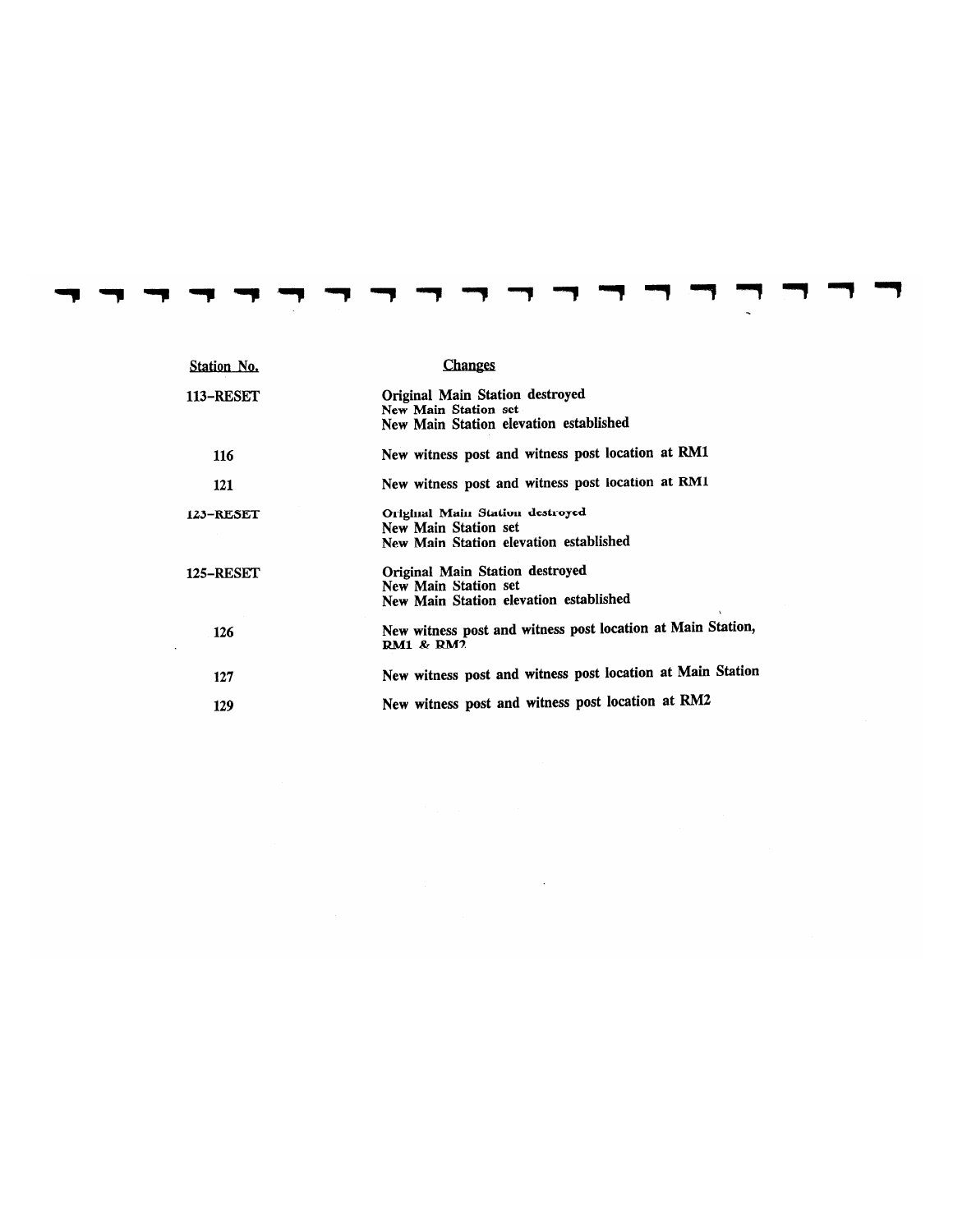## **NOTICE TO USERS**

#### Physical Description of Station Marks:

The stations consist of 3¼" diameter domed alloy disks set in 6" diameter concrete posts. The disks are stamped with a "STATION" number and a point in the center of a triangle in the center of the disk. The posts are cast in place, 36" in depth, and contain a 3/4" diameter reinforcing bar 36" in length for metal detection and stability. Each station is accompanied by two (2) nearby reference marks and one (1) distant reference/azimuth mark.

The reference monuments are of same type of construction as the station monument, but are easily distinguished from the main stations by the size and markings of the disks. The reference mark disks are only 2"in diameter and are stamped REFERENCE MARK with a crossed arrow in the center pointing to the main station monument.

The reference and recovery data sheets provide a complete and detailed description of the location of each individual main station and their respective reference marks and witness posts. To avoid unnecessary excavation, please note the location of the monument with respect to the witness post and pinpoint the location with the ties given on the reverse side of the reference and recovery data sheet before digging. NOTE: All distance ties stated in the Station Description (reverse side) are rounded to the nearest one-half  $(0.5)$  foot.

#### Units:

The coordinates of each main station refer to the Virginia Coordinate System of 1983–South Zone and are provided in meters, US survey feet and international feet; additionally, all bearings are state plane grid bearings. The conversions from meters to the respective feet values are as follows:

- $\mathbf{1}$ . To convert from meters to international feet multiply meters by (100/2.54 x 12) exact, or 3.280839895 approximate.
- $\overline{2}$ . To convert from meters to US survey feet multiply meters by (39.37/12) exact, or 3.280833333 approximate.

As you will note, the difference between the two conversions is very small, less than 1 part in 150,000, and can be ignored for conversions of most field measurements. The difference does become significant when converting numbers larger than 1,500 feet, i.e., meter coordinates.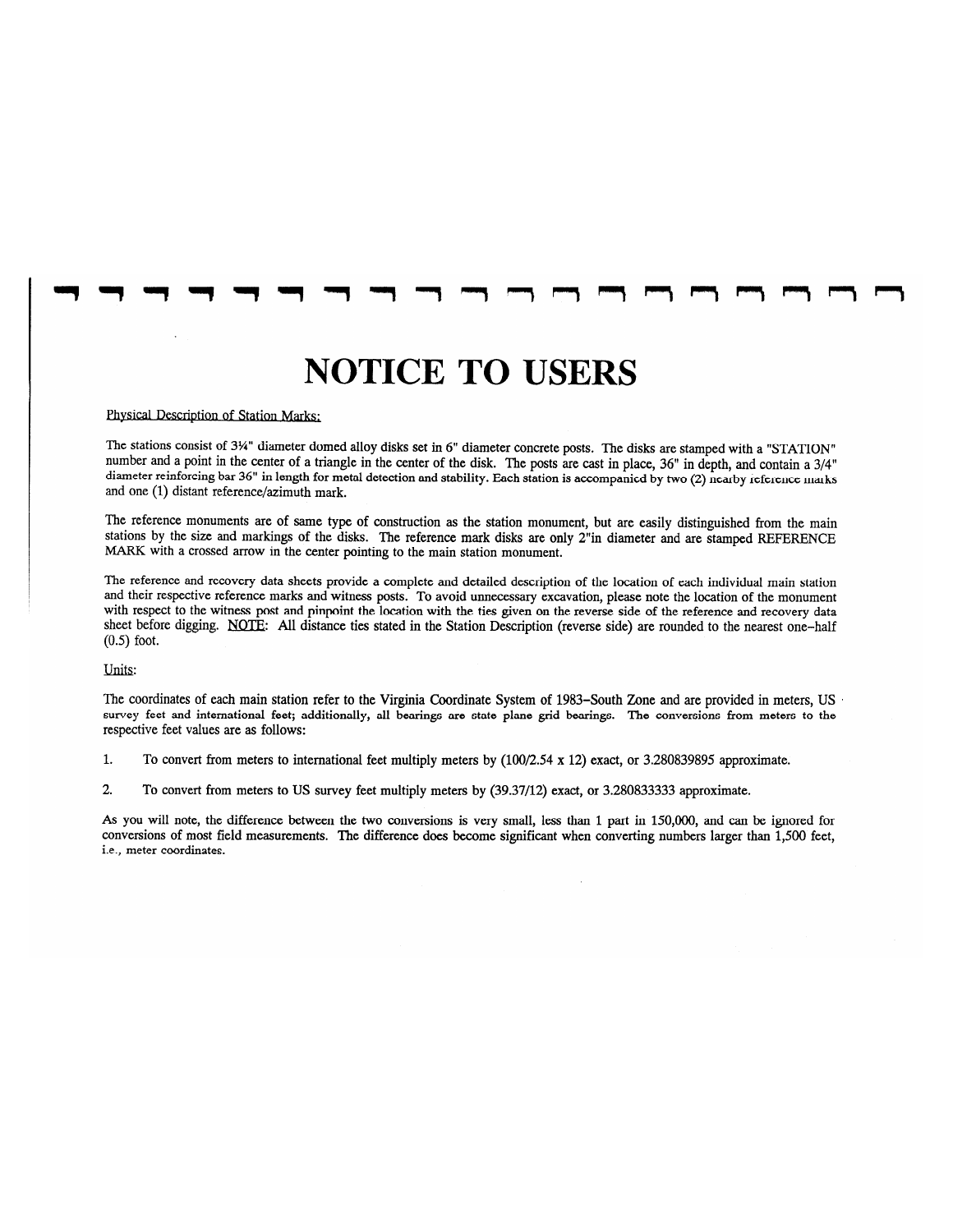#### Scale Factor:

The scale factor is used to convert field measurements to plane distances. Throughout the York County project area the scale factor is slightly less than one and is a function of latitude (northing). For most small survey projects an average scale factor will produce adequate results. The scale factor at each control station is printed on the reverse side of the reference and recovery data sheet. All published distances are plane distances incorporating the scale factor.

#### Example:

A survey project is located approximately midway between Stations 2 and 3.

To determine an average scale factor for the survey project simply average the scale factors of Stations 1 and 2.

Scale factor of Sta.  $2 = 0.99994540$ Scale factor of Sta.  $3 = 0.99994543$ Project scale factor =  $0.999945415$ 

To determine a reduced horizontal field measurement of 4863.20 feet to a plane distance, multiply the field measurement by the scale factor.

4863.20 field distance x 0.999945415 = 4862.93 planc distance. The scale factor must be applied to all measured distances to compute plane coordinates.

#### Convergence:

The convergency angle is used to convert geodetic or astronomic' azimuth to state plane azimuth. The convergence angle at each control station is printed on the reverse side of the reference-recovery sheet and is subtracted from an astronomic azimuth to determine the state plane azimuth of a line.

An astronomic azimuth of a line from Station 1 to a monument is determined to be 176°16'45". The state plane azimuth Example: equals the astronomic azimuth minus the convergence angle.

 $= 176^{\circ}16'45" - 01^{\circ}03'44" = 175^{\circ}13'01"$ State Plane Azimuth State Plane Grid Bearing  $=$  S04°46'59"E

<sup>1</sup>While the geodetic azimuth and the astronomic azimuth are not exactly equal, the difference is negligible for most survey projects.